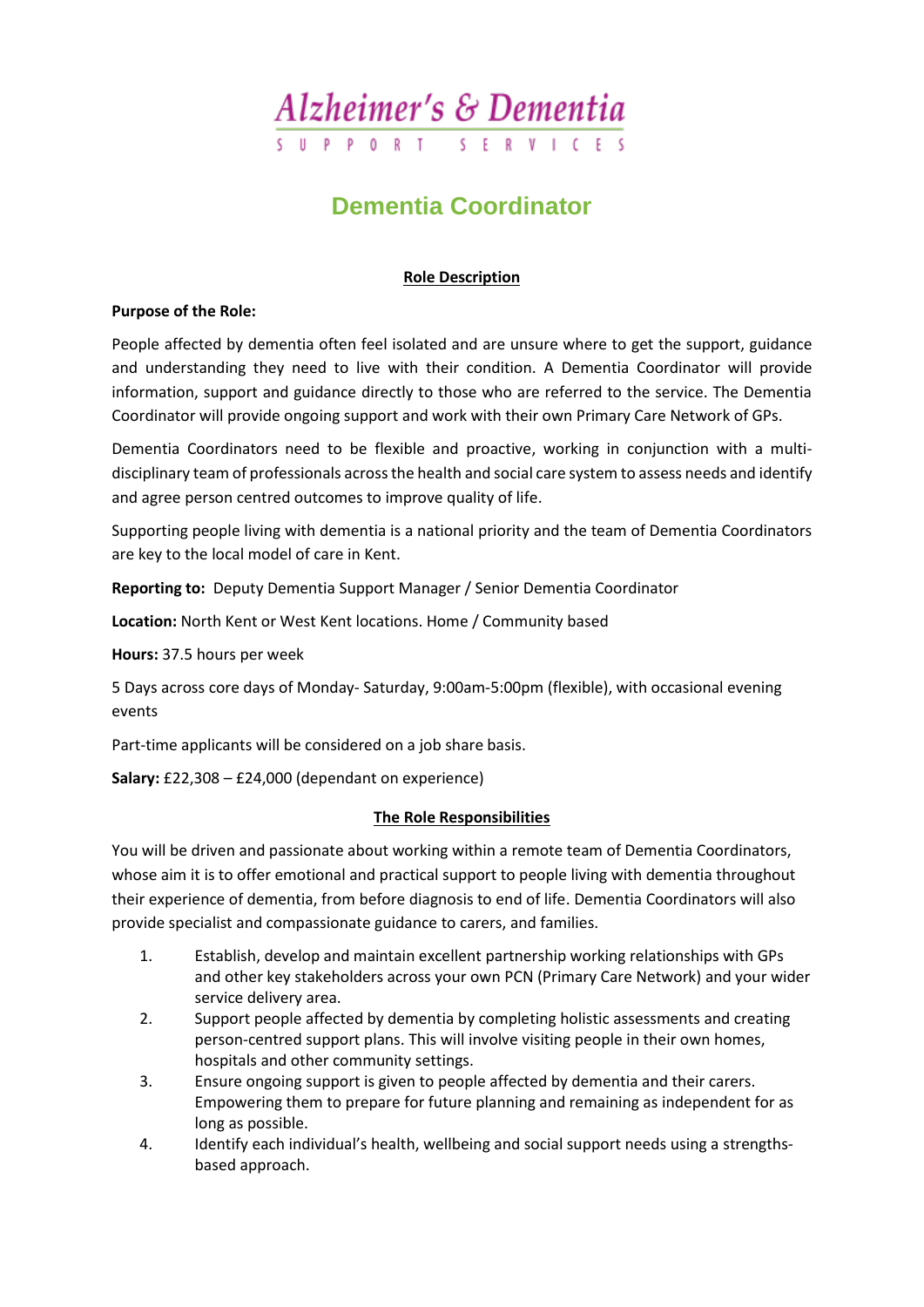## Alzheimer's & Dementia

S U P P O R T S E R V I C E S

- 5. Attend MDTs (Multidisciplinary Team Meeting) to contribute to discussion, support networks and provide updates on the people being supported.
- 6. To contribute and work towards reducing crisis, carer breakdown and hospital admissions.
- 7. Work to ADSS processes, policies and procedures to maintain a consistent approach and agreed service across all areas.
- 8. Uphold the highest standards of data protection, record keeping, impact monitoring and safeguarding to protect the people we support.
- 9. To ensure regular evaluations are completed to monitor and review the impact of the service.
- 10. Act as an ambassador for Alzheimer's & Dementia Support Services ensuring a strong commitment to our values and ways of working.

*This job description is not exhaustive and serves only to highlight the main requirements of the post holder. The Chief Executive Officer may stipulate other reasonable requirements.*

| THIS POST IS SUBJECT TO A FULL DISCLOSURE AND BARRING SERVICE REPORT         |              |           |  |  |
|------------------------------------------------------------------------------|--------------|-----------|--|--|
| <b>Person Specification</b>                                                  | Essential    | Desirable |  |  |
| <b>EXPERIENCE</b>                                                            |              |           |  |  |
| Experience of working with / caring for people with dementia.                |              | ✓         |  |  |
| Experience of assessing complex needs and creating agreed person-centred     |              |           |  |  |
| support plans, monitoring, and evaluating plans.                             |              |           |  |  |
| Some experience in working with multiple agencies to improve outcomes for    |              |           |  |  |
| people with complex needs.                                                   |              |           |  |  |
| <b>SKILLS &amp; ABILITIES</b>                                                |              |           |  |  |
| Able to be methodical in your work, paying particular attention to detail.   | ✓            |           |  |  |
| Able to produce clear, accurate and effective written documents and record   |              |           |  |  |
| keeping.                                                                     |              |           |  |  |
| Effective communicator with a wide variety of stakeholders.                  | $\checkmark$ |           |  |  |
| Able to work remotely, meet deadlines and manage your time.                  | ✓            |           |  |  |
| A good working knowledge of Microsoft Office suite.                          | ✓            |           |  |  |
| A good level of numeracy.                                                    |              | ✓         |  |  |
| Experience of using a client record management system.                       |              |           |  |  |
| <b>KNOWLEDGE</b>                                                             |              |           |  |  |
| An understanding of dementia, the needs of people with dementia and their    |              |           |  |  |
| carers.                                                                      |              |           |  |  |
| Knowledge of relevant legislation including Health & Safety, Mental Capacity |              |           |  |  |
| Act, Safeguarding / Adult protection, Data protection and confidentiality.   |              |           |  |  |
| Understanding of the health and social care systems and pathways.            |              |           |  |  |
| PERSONAL QUALITIES                                                           |              |           |  |  |
| Constructive, reliable and conscientious.                                    | $\checkmark$ |           |  |  |
| Flexible and enthusiastic team worker.                                       | ✓            |           |  |  |
| Committed to on-going personal professional development.                     | ✓            |           |  |  |
| Able to manage the impact of working with and alongside potentially          | ✓            |           |  |  |

distressing information.

**THIS POST IS SUBJECT TO A FULL DISCLOSURE AND BARRING SERVICE REPORT**